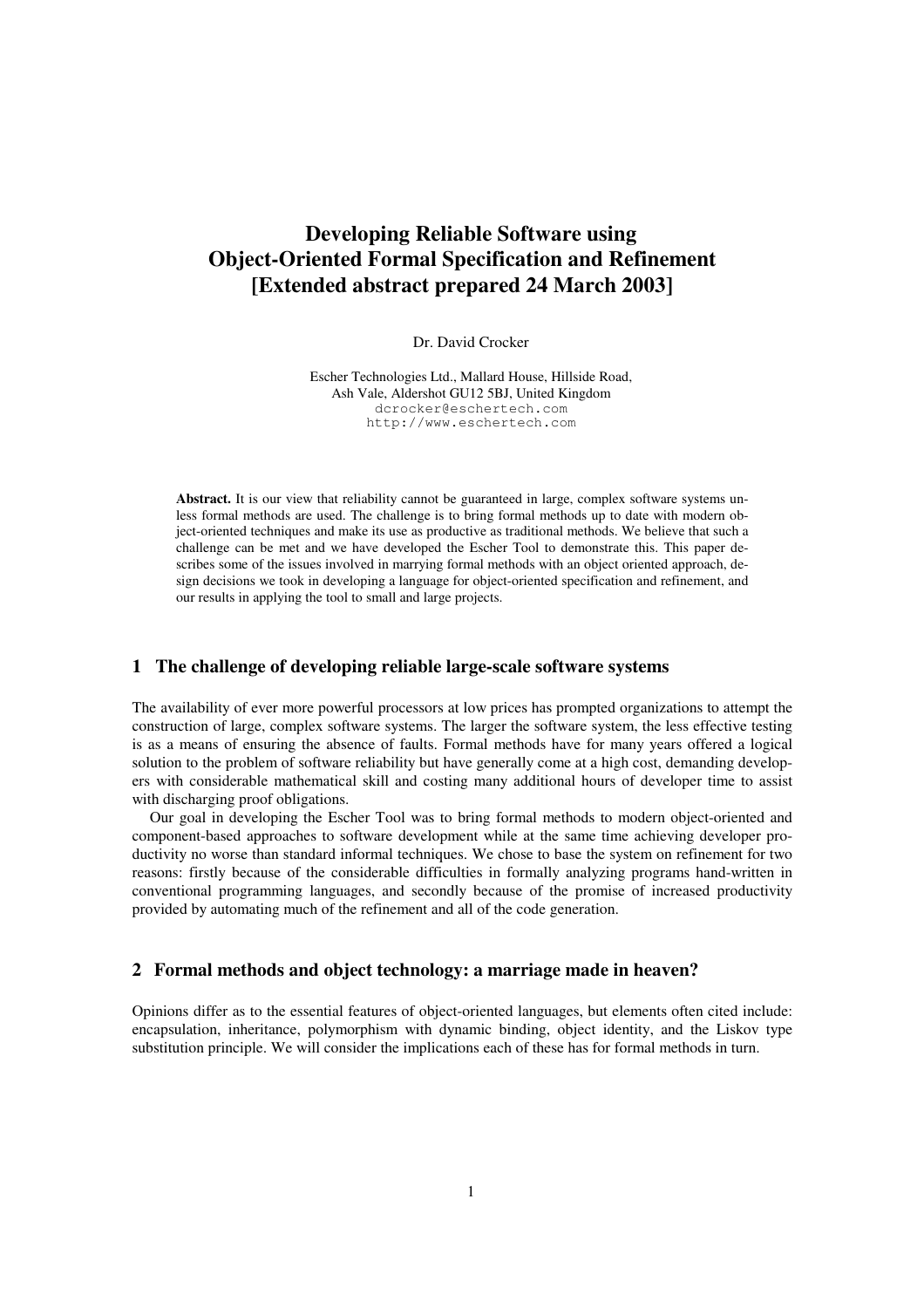### **2.1 Encapsulation**

Encapsulation is very helpful because to a large extent it permits formal verification to be done component-by-component. Simultaneous formal analysis of both the system and all its components need only be carried out to verify a few properties (e.g. absence of unbounded indirect recursion). Furthermore, encapsulation permits refinement of a component's abstract data into efficient implementation data structures without affecting the development or verification of the rest of the system.

### **2.2 Inheritance**

Inheritance is easily handled formally by copying the inherited elements from the definition of the parent class into the derived class definition.

### **2.3 Polymorphism and dynamic binding**

These present serious challenges. When a derived class method overrides an inherited method, the traditional approach (e.g. in the Eiffel language) is to require the overriding postcondition to be a strengthening of the inherited postcondition. However, when such an approach is used it is frequently not possible to express in full the necessary and sufficient state changes in the postcondition, so postconditions are often incompletely specified. This may be acceptable to static checking tools where method body code is written by the developer, but is unacceptable in a refinement context where the method body will usually be generated automatically from the postcondition.

Our solution is to use a two-part postcondition. One part (which we refer to as the *postcondition*) describes the complete state change required (including the frame) and is not inherited. The second part (which we call a *postassertion*) is a predicate that must be a consequence of the first part and is subject to the usual inheritance and overriding rules.

### **2.4 Object identity**

Object identity is a source of serious problems due to potential aliasing between objects. For the verifier, the possibility of aliasing makes it hard to reason about components that deal with several objects of similar type and modify one or more of those objects, unless it can be guaranteed that all the objects are distinct. For the developer, the need to consider when to use shallow equality vs. deep equality, or assignment vs. cloning, is a rich source of errors.

We have observed that there are many situations in which object identity is both unnatural and undesirable (the classic example being a *String* class). By implementing value semantics by default, the problems of aliasing are avoided. Reference semantics are available on demand where the developer has a genuine need for object identity.

A further advantage of using value semantics by default is that there is no need for the artificial distinction between primitive types and class types that is present in traditional object-oriented programming languages, so that types such as **int** and **bool** behave like (and are defined as) "final" classes.

The use of value semantics does impose an additional execution-time overhead due to the need to copy objects (or, more typically, parts of objects) at times. Copying can largely be avoided by using shared objects in the generated code and a copy-on-write mechanism; consequently we have not found the over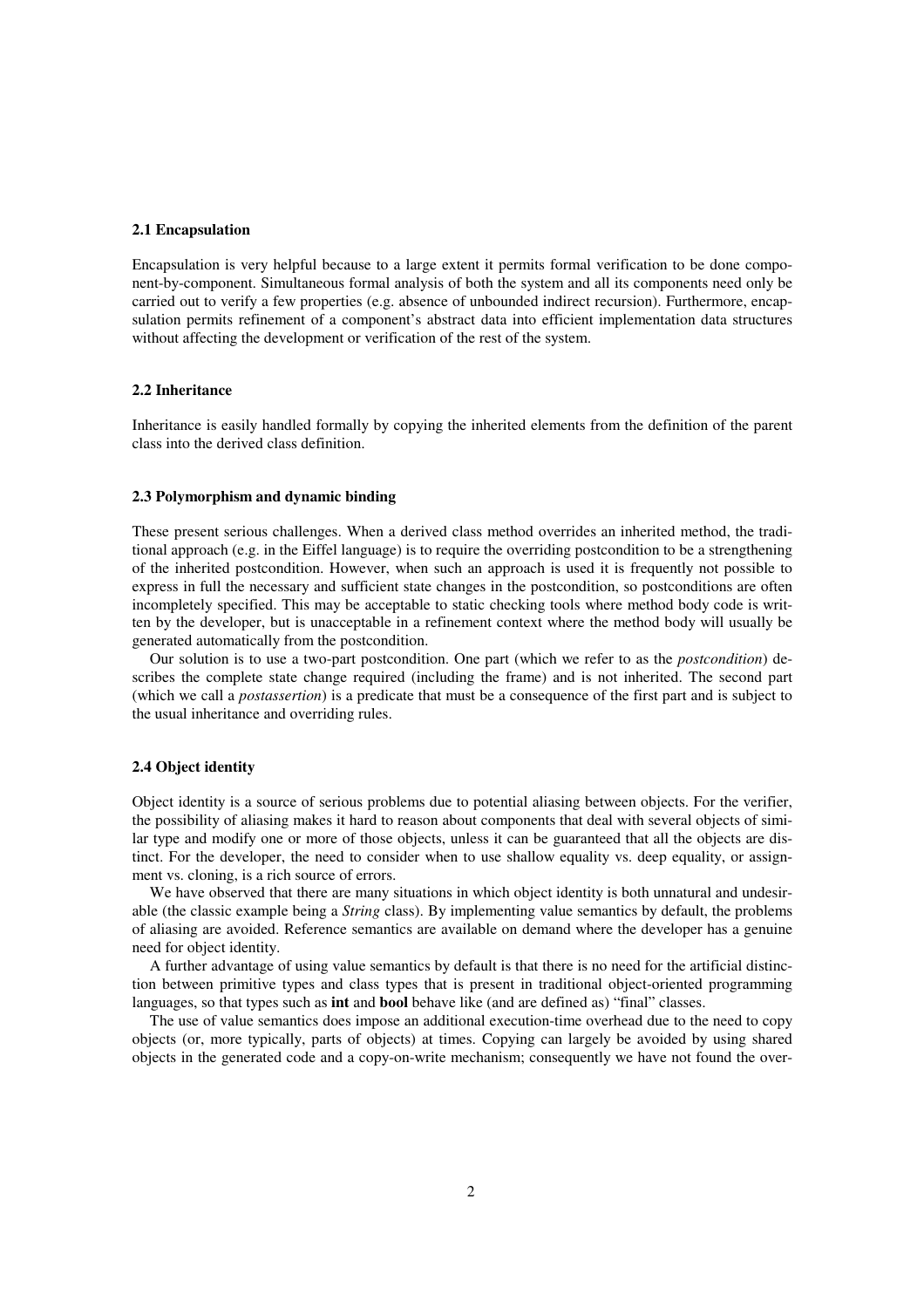head to be a serious problem in commercial applications. Where speed is critical, the user has the option of specifying reference semantics for selected objects.

#### **2.5 Liskov type substitution principle**

This principle states that wherever an object of some class is expected, an object of a derived type can be substituted. We take issue with the safety of this principle where reliability is paramount, because it requires the class hierarchy to be extremely carefully constructed if a method that expects its parameters are of particular types is in all cases to behave correctly when it is given parameters of alternative types that were not envisaged (any may not even have existed) when the method was written. If the declared parameter type is a deferred class, the method author might reasonably be expected to cater for as yet unknown conforming types, but what if the type is a concrete type that has been subsequently been built on? Although formal specification and verification can be used to ensure correctness in these cases, specification in the presence of polymorphism is more complex than specification when types are known exactly and it seems unreasonable to force developers to spend additional effort in order to cater for what may only be a distant possibility of derived classes being substituted in the future.

One solution to this issue is to enforce the practice of requiring all non-leaf classes in a class hierarchy to be deferred (i.e. non-instantiable) so that a variable is explicitly either of a single fixed type or belongs to a hierarchy. However, our approach is instead to distinguish between exact types and unions. In the Escher Tool, the type "**from** *T*" is defined as the union of all non-deferred types in the set of *T* and its (direct and indirect) descendents, whereas *T* alone means precisely the type specified in *T*'s class declaration. We note that Ada 95 takes a similar approach, distinguishing between *T* and *T*'**class**.

When the user does choose to allow polymorphism (by declaring a variable or parameter of type **from** *T* for some type *T*), it is necessary to ensure that the Liskov type substitution principle holds. We therefore generate proof obligations requiring that when a method of class *T* is overridden in a class derived from *T*, the precondition is not strengthened and the post-assertion is not weakened. This ensures that provided the method caller satisfies the contract of the method as declared in class *T*, it will also satisfy the contract for the corresponding method in any class derived from *T*.

# **3 Building safety and verifiability into an object-oriented language**

From the preceding section, it is evident that traditional object-oriented programming languages are not suited to complete formal verification (notwithstanding the achievements of advanced static analyzers such as ESC-Java [1]). Furthermore, our goal was to combine formal specification, refinement and programming in a single language, in order to avoid any need to switch between different syntax, semantics and even underlying logic when moving from specification to implementation.

Our research resulted in an object-oriented specification/refinement language described in [2]. The most commonly used object-oriented languages are full of traps for the unwary (many being present due to an excessive desire to maintain compatibility with older languages). We were determined to produce a safe but powerful language, resulting in the following design decisions.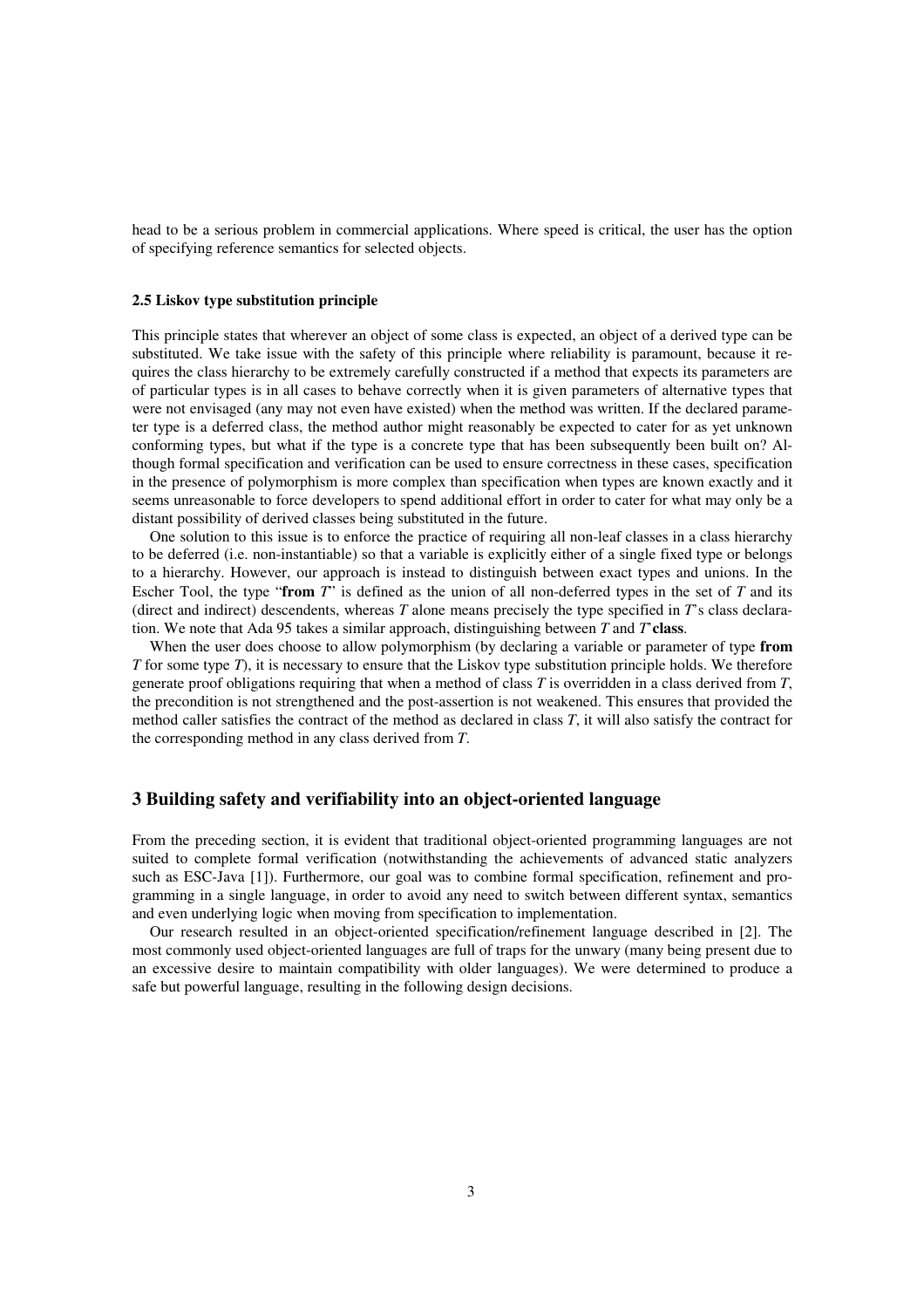#### **3.1 No side effects in expressions**

Functions, operators and other expression constructs have no side effects. This not only makes evaluation order immaterial, it simplifies formal analysis.

### **3.2 Overloading of operators and other methods**

Used correctly, overloading is a powerful tool, but it interacts disastrously with automatic type conversion and default parameters. Therefore we do not provide automatic type conversions (save for the widening of one type to a union that includes that type) or default parameters. Furthermore, we do not permit the declaration of a set of overloaded declarations such that it is possible to construct a parameter list that matches more than one of them.

#### **3.3 Casts**

Casting constructs are essential in a system using class hierarchies. In addition to type comparison operators, we provide two type-casting operators. The "**as**" operator widens a type to a union that includes the original type. The "**is**" casting operator provides a type narrowing conversion (asserting that the actual type of the expression concerned conforms to the specified type); naturally a proof obligation is generated every time it is used.

#### **3.3 Unions**

We have already described our definition of the construct "**from** *T*" in terms of a union of classes. We also provide a type union operator, allowing variables of united types to be declared. The use of such unions is completely safe because their use is formally verified (values of united types are extracted using an **is**-cast); however we find they are rarely needed (save for the very common case of uniting **void** with another type) because a class hierarchy normally provides a better solution.

### **4 Improving the Productivity of Formal Methods**

Two of the barriers to the widespread adoption of formal methods have been the low productivity they are perceived to offer and the mathematical skills they demand of their users. Software development organizations have been reluctant to bear these costs except in safety-critical areas where the benefits of improved reliability provide an adequate payback.

We believe it is possible in principle for formal methods to provide substantially greater productivity than non-formal development. Our approach to raising productivity is to automate as much of the implementation and verification processes as possible. A combination of recent advances in automated reasoning technology, cheap processor power and careful language design has allowed us to come near to our target of 100% automated proofs. Automated refinement is also offered by the Escher Tool so that many components can be generated directly from their specifications.

By avoiding the need for developers to assist in discharging proof obligations, the requirement for users to have substantial mathematical skills is eliminated. We therefore use syntax more reminiscent of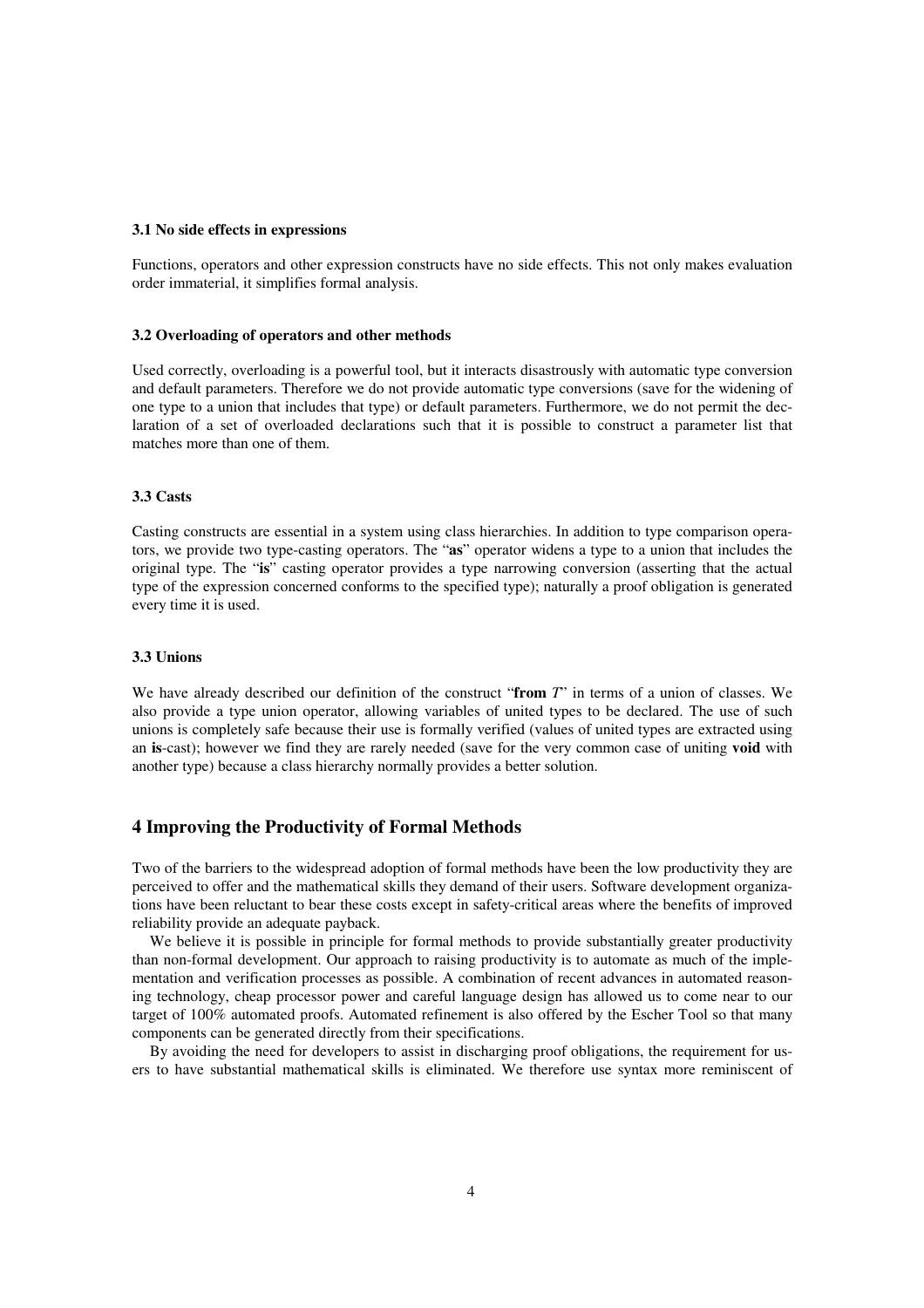programming than mathematics to describe specifications so as to increase the accessibility of the system to ordinary software developers.

Loops are a particular problem because of the need for knowledge of a loop invariant when performing verification. Although there has been some research on automated determination of loop invariants [3], it is impossible to avoid the need for users to declare loop invariants in more complex cases. Fortunately, the presence in the language of elements such as quantifiers and comprehension operators, together with automated refinement, means that it is rarely necessary to code loops explicitly.

# **5 Results and experience**

Loop multiplication factor

Our research and development led to the Escher Tool being previewed in September 1999 at the World Congress of Formal Methods and commercially released in September 2001 under the product name *Perfect Developer*.

| $V = V$                                            |                          |                    |
|----------------------------------------------------|--------------------------|--------------------|
|                                                    | <b>Terminal Emulator</b> | <b>Escher Tool</b> |
| Lines of specification and refinement <sup>1</sup> | 3 1 4 8                  | 129 000            |
| Lines of generated $C++^2$                         | 6928                     | 225 000            |
| Number of proof obligations generated              | 1456                     | 125 924            |
| % automatically discharged                         | 96.8%                    | $90.3\%$           |
| Time to process obligations <sup>3</sup>           | 48 minutes               | 229 hours          |

Aside from academic examples, the Escher Tool has been used to implement real-world systems including a terminal emulator and the Escher Tool itself. Here are some statistics on these two, very different, projects:

The Escher tool is under continuous development and is a moving target for verification, which is why the percentage of unproven obligations remaining is substantially greater than for the terminal emulator. Experience in other projects has shown us that in order to achieve a very high degree of automated validation, it is necessary to freeze the development for a time and concentrate on dealing with validation failures. Analysis of a sample of validation failures from the Escher Tool revealed that about 60% are genuinely unprovable due to incomplete preconditions or class invariants, but it has been the case that as fast as we fix them, new ones are introduced as we add new functionality but fail to get some of the preconditions exactly right first time.

4 15 13

In both projects, proof failures have highlighted significant problems. For the terminal emulator, an inconsistency in the 5-year old protocol specification document was revealed; while a proof failure for the Escher Tool uncovered a language design flaw that could have resulted in the generated C++ failing to compile.

Although our automated refinement technology is in its early stages of development, we have found that manual refinement is only needed for a small proportion of the classes in a system. For example, the

<sup>&</sup>lt;sup>1</sup> Including comments

<sup>&</sup>lt;sup>2</sup> Not commented except for heading; no formatting of long expressions/statements apart from line wrap at 120 characters

<sup>3</sup> Using a PC with 1.3GHz AMD processor and 512Mb memory

<sup>4</sup> Number of loops in the generated C++ divided by number of explicit loops in the source, to nearest integer